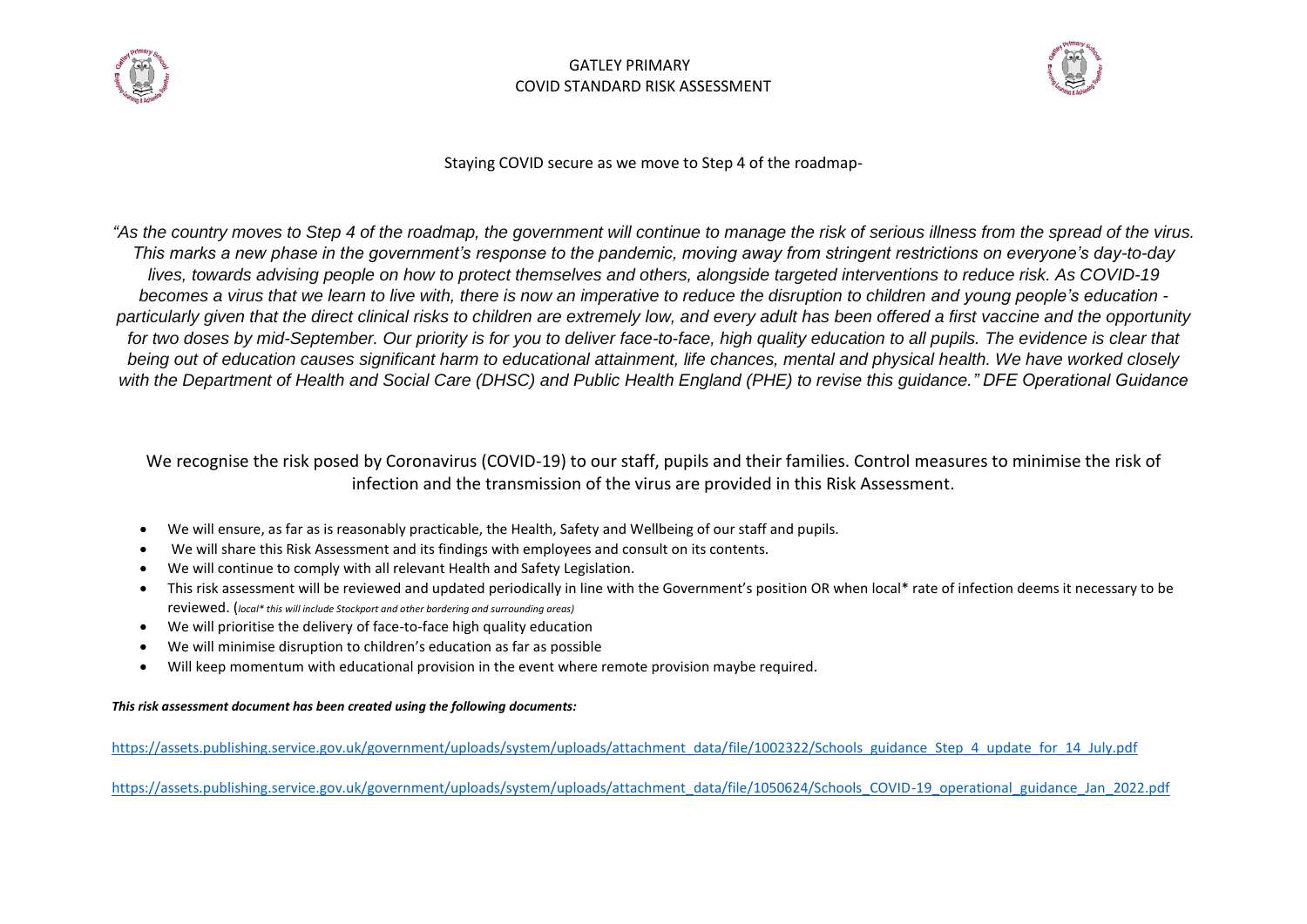



| Category of Risk | Area of Risk                         | Risk  | Mitigation                                      | Who                  | <b>Risk Level</b> | <b>Risk Status</b> |
|------------------|--------------------------------------|-------|-------------------------------------------------|----------------------|-------------------|--------------------|
|                  |                                      | Level |                                                 |                      |                   |                    |
|                  | Pupils, families or staff maybe      |       | Reinforced communications regarding             | <b>School Office</b> |                   | Monitor            |
|                  | unaware of the symptoms of Covid-    |       | symptoms when entering premises including       |                      |                   |                    |
|                  | 19 and may present on the            |       | parent/ outside agency events.                  |                      |                   |                    |
|                  | premises.                            |       |                                                 |                      |                   |                    |
|                  |                                      |       | Links to NHS information shared when needed/    |                      |                   |                    |
|                  |                                      |       | at regular intervals.                           |                      |                   |                    |
|                  |                                      |       |                                                 |                      |                   |                    |
|                  |                                      |       | https://www.nhs.uk/conditions/coronavirus-      |                      |                   |                    |
|                  |                                      |       | covid-19/symptoms/                              |                      |                   |                    |
|                  |                                      |       |                                                 |                      |                   |                    |
|                  |                                      |       |                                                 |                      |                   |                    |
|                  |                                      |       |                                                 |                      |                   |                    |
|                  |                                      |       |                                                 |                      |                   |                    |
|                  |                                      |       |                                                 |                      |                   |                    |
|                  |                                      |       |                                                 |                      |                   |                    |
|                  | Unable to contact parent if child is |       | Parents asked to update their contact           | <b>School Office</b> |                   | Continue to        |
|                  | unwell                               |       | information if they have recently changed their |                      |                   | monitor            |
|                  |                                      |       | details.                                        |                      |                   |                    |
|                  |                                      |       |                                                 |                      |                   |                    |
|                  |                                      |       | Continue with termly cleanse of this            |                      |                   |                    |
|                  |                                      |       | information.                                    |                      |                   |                    |
|                  |                                      |       |                                                 |                      |                   |                    |
|                  |                                      |       | The child's contact list will be worked through |                      |                   |                    |
|                  |                                      |       | until contact is made.                          |                      |                   |                    |
| Prevention       |                                      |       | Pupils and staff must clean they hands on entry | All staff            |                   | Continue to        |
|                  |                                      |       | into the building and when exiting for breaks   |                      |                   | monitor            |
|                  |                                      |       |                                                 |                      |                   |                    |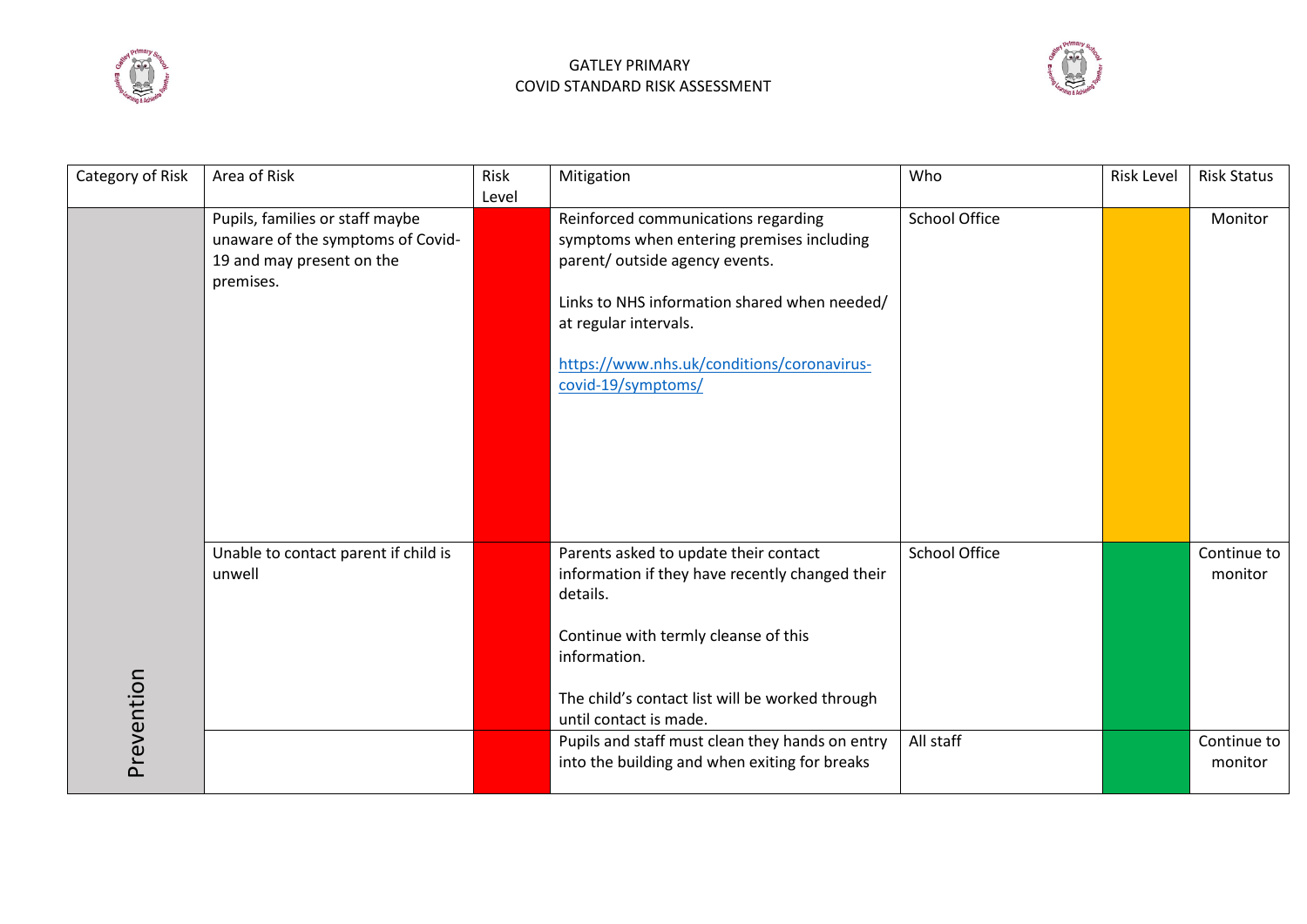



| Poor hand hygiene may lead to<br>increased risk of the virus<br>spreading.                                                               | during the day. They should use hand washing<br>stations or hand sanitisers.<br>Ensure that the use of hand sanitisers are<br>monitored and supervised especially in those of<br>younger children.<br>All pupil bathrooms to have posters to teach<br>good hand washing routines. Signs on back of<br>doors in bathrooms to remind all to wash their<br>hands on exit. | Staff and AB<br>All staff<br>AB      |        |
|------------------------------------------------------------------------------------------------------------------------------------------|------------------------------------------------------------------------------------------------------------------------------------------------------------------------------------------------------------------------------------------------------------------------------------------------------------------------------------------------------------------------|--------------------------------------|--------|
| Poor respiratory hygiene may lead<br>to increased risk of the virus<br>spreading.                                                        | All rooms to be supplied with tissues and stock<br>levels regularly monitored.<br>Pupils taught the habits of 'catch it, bin it, kill<br>it.'<br>Tissues to be disposed of in a lidded bin and                                                                                                                                                                         | AB<br>All staff<br>AB to co-ordinate | Closed |
|                                                                                                                                          | these emptied daily.                                                                                                                                                                                                                                                                                                                                                   |                                      |        |
| As groups are allowed to mix there<br>may be an increased risk of an<br>transmission of COVID 19 in the<br>event of an increase in cases | Follow the outbreak management plan in the<br>event of an outbreak (more than 5 cases within<br>a class at a given point/ 10% of school<br>population - consideration to 'excepted'<br>transition via sibling links).<br>An exponential rise in cases - consult with PHE/                                                                                              | <b>SLT</b><br><b>SLT</b>             |        |
|                                                                                                                                          | LHPT.<br>Where thresholds for an 'outbreak' are met:<br>-increase strength of communication advising<br>LFT testing                                                                                                                                                                                                                                                    |                                      |        |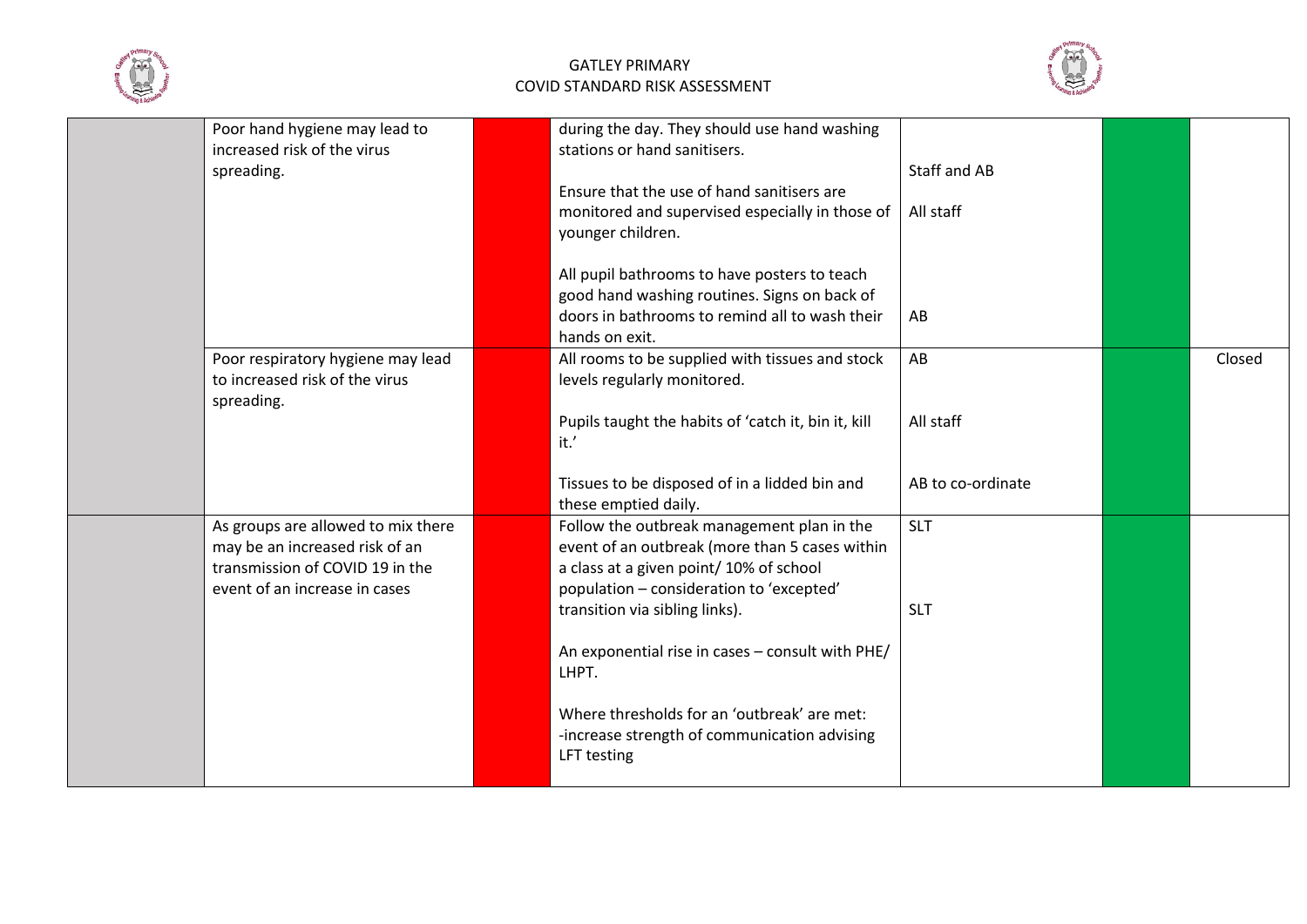



|                                                                                                                                                                          | - reduce mixing in indoor areas with other<br>classes by moving to eating lunch in classrooms                                                                                                                                                                                                                                                                                                                                                                                                                                                                      |                               |                        |
|--------------------------------------------------------------------------------------------------------------------------------------------------------------------------|--------------------------------------------------------------------------------------------------------------------------------------------------------------------------------------------------------------------------------------------------------------------------------------------------------------------------------------------------------------------------------------------------------------------------------------------------------------------------------------------------------------------------------------------------------------------|-------------------------------|------------------------|
|                                                                                                                                                                          | -attend assemblies virtually.                                                                                                                                                                                                                                                                                                                                                                                                                                                                                                                                      |                               |                        |
| There may be an increased risk of<br>transmission in areas of the school<br>that are less well ventilated                                                                | Any areas less well ventilated to be identified<br>and measures put in place to improve fresh air<br>flow (for example leaving external doors open<br>during lesson times)<br>In all areas ventilation will be prioritised and<br>where weather conditions allow widows will<br>remain open but consideration will be given to<br>maintaining a comfortable working<br>environment for the children and staff.<br>Ventilation monitored via CO2 monitors -<br>where dashboard shows amber/red - doors<br>and windows opened to allow for increased<br>ventilation. | AB                            |                        |
| That there may be a cumulative<br>aerosol transmission from both<br>those performing in and attending<br>events that is likely to create risk of<br>the virus spreading. | Ensure areas are well ventilated, for example<br>keeping all windows open and hall doors open<br>during performances<br>Staff to communicate risk mitigation strategy<br>with parents prior to events.                                                                                                                                                                                                                                                                                                                                                             | Year groups to<br>communicate |                        |
| Staff may be asymptomatic and at<br>risk of spreading COVID 19 un-<br>knowingly                                                                                          | Staff to continue to take twice weekly LFD tests.<br>It is not recommended that primary aged<br>children participate in LFD testing.                                                                                                                                                                                                                                                                                                                                                                                                                               | Staff                         | Continue to<br>monitor |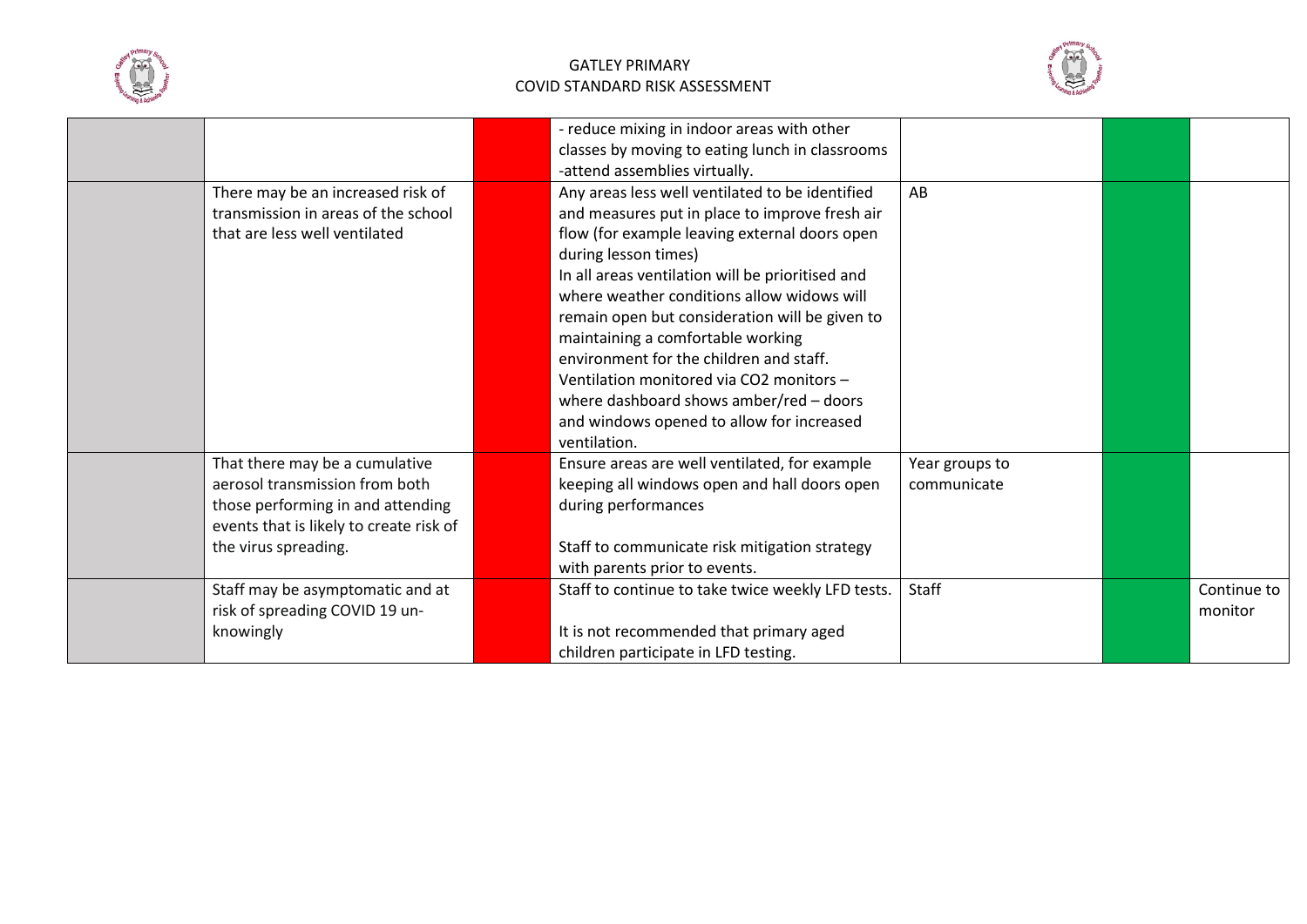



| Someone has recently travelled<br>abroad                                                                          | Parents to refer to and follow the government<br>foreign travel advice.<br>https://www.gov.uk/foreign-travel-advice<br>Parents travelling abroad should bear in mind<br>the impact on their child's education which may<br>result from any requirement to quarantine or<br>isolate upon return.                                                                                                             | Parents                                                  |         |
|-------------------------------------------------------------------------------------------------------------------|-------------------------------------------------------------------------------------------------------------------------------------------------------------------------------------------------------------------------------------------------------------------------------------------------------------------------------------------------------------------------------------------------------------|----------------------------------------------------------|---------|
|                                                                                                                   | In the case where a family has been visiting a<br>country that has been re-categorised (using the<br>country traffic light system) during their visit,<br>we will offer remote learning to support the<br>family in overcoming this challenge. If this is the<br>case, please contact the class teacher to allow<br>this provision to be put in place.<br>Staff will need to be available to work in school | Parents<br>Class teachers                                |         |
|                                                                                                                   | during term time so need to take quarantine<br>arrangements into account before booking<br>travel                                                                                                                                                                                                                                                                                                           |                                                          |         |
| Other pupils are at risk of<br>contracting COVID 19 if they have<br>been in close contact with a positive<br>case | Close contacts will be identified via NHS Test<br>and Trace and education settings will no longer<br>be expected to undertake contact tracing.<br>Parents or legal guardians, in conjunction with<br>their child, will identify close contacts via Test<br>and Trace.                                                                                                                                       | Parents to report to test<br>and trace<br>Test and trace | Monitor |
|                                                                                                                   | Where the thresholds for an outbreak are met.<br>SLT will communicate with parents of the<br>effected classes to advise of additional<br>mitigation strategies put into place.                                                                                                                                                                                                                              | <b>SLT</b>                                               |         |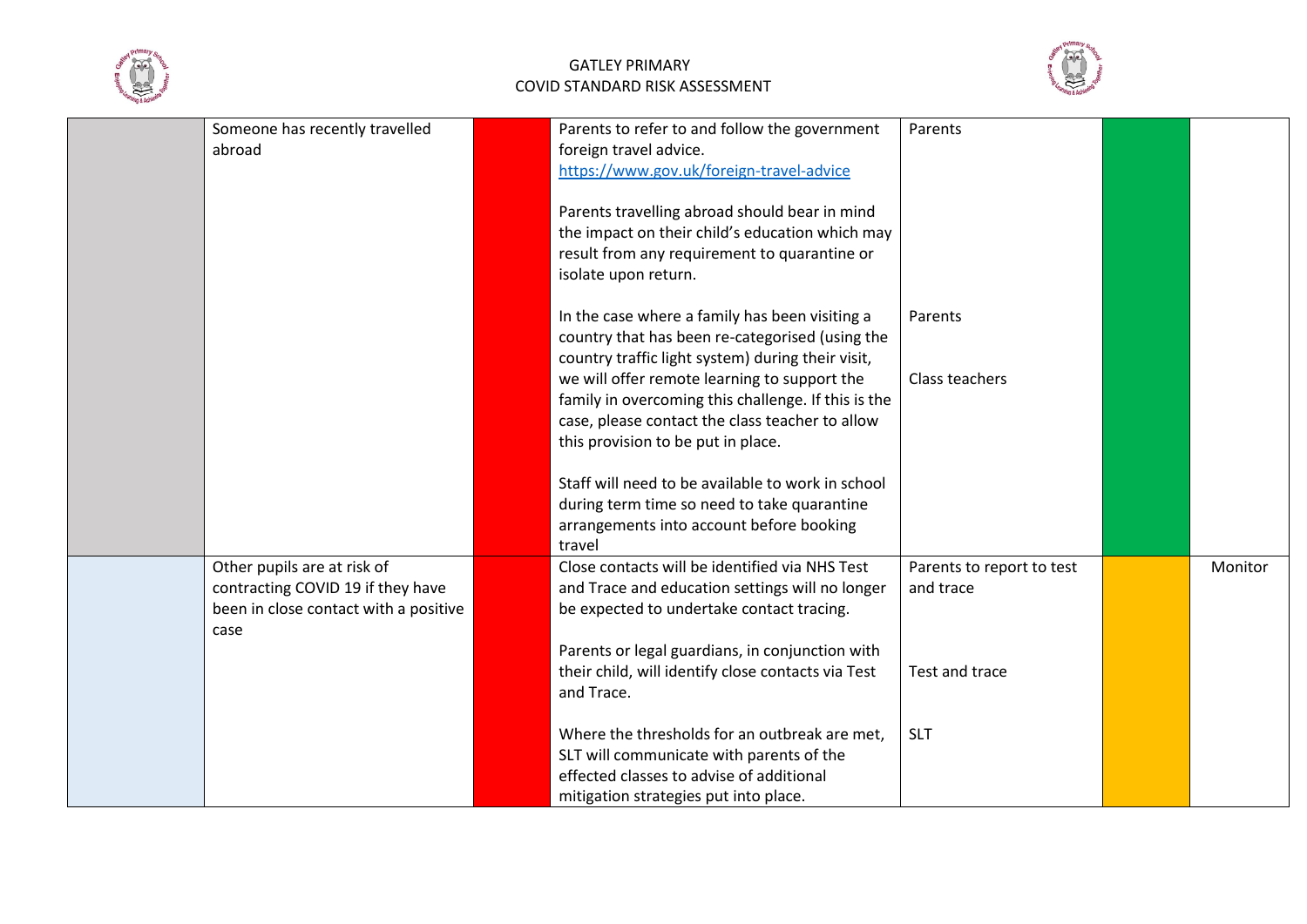



| There is a confirmed case of Covid-<br>19 reported to the school                                        | Parents must notify school that the pupil has<br>tested positive via the school office email or<br>phone<br>Office@gateyprimary.com<br>Parents should notify the school of: when the<br>test was positive/ when the earliest possible<br>return date is and when the latest return date<br>might be. | Parents                         | Monitor |
|---------------------------------------------------------------------------------------------------------|------------------------------------------------------------------------------------------------------------------------------------------------------------------------------------------------------------------------------------------------------------------------------------------------------|---------------------------------|---------|
|                                                                                                         | Children to complete self isolation period inline<br>of the guidance at the time:<br>https://www.nhs.uk/conditions/coronavirus-<br>covid-19/self-isolation-and-treatment/how-<br>long-to-self-isolate/                                                                                               | Office staff                    |         |
|                                                                                                         | Parents to request remote learning via<br>classtecher.                                                                                                                                                                                                                                               | Parents/ teachers               |         |
| The school is made aware that the<br>parent of a child is symptomatic and<br>awaiting PCR test results. | Whilst waiting for test results, parents to<br>contact class teacher through Dojo to request<br>remote provision.<br>If the PCR is positive the child should begin<br>their period of isolation. If the PCR is negative<br>the child should return to school once well<br>enough to do so.           | Parents to inform the<br>school | Monitor |
| A member of staff tests positive                                                                        | The member of staff must inform the school<br>and begin their period of isolation in line with<br>guidance:                                                                                                                                                                                          | Staff                           | Monitor |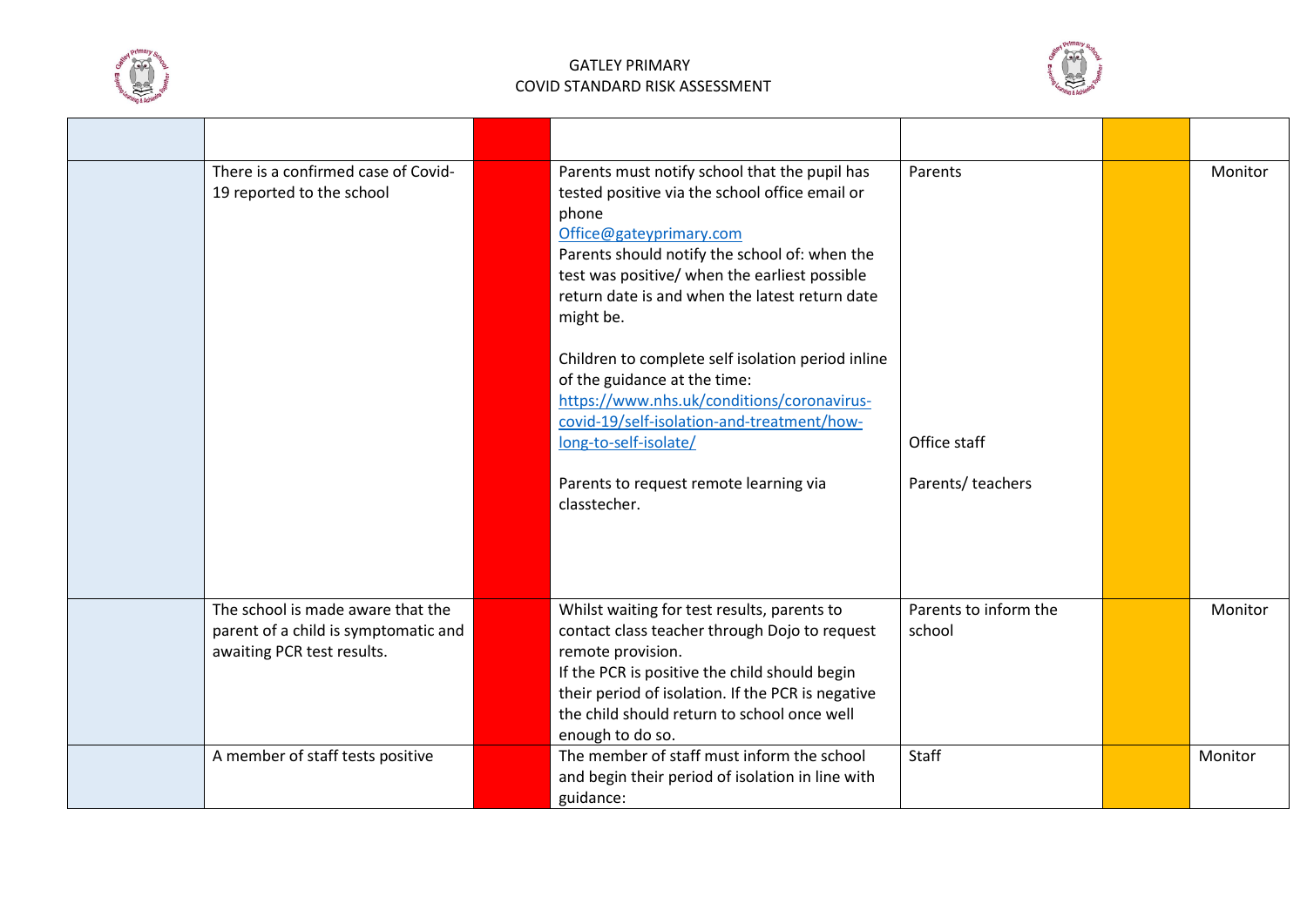



| If there are several confirmed cases                                                                            | https://www.nhs.uk/conditions/coronavirus-<br>covid-19/self-isolation-and-treatment/how-<br>long-to-self-isolate/<br>Staff to notify SLT of earliest return date and<br>latest return date.<br>Staff may choose to dial in to lessons whilst<br>isolating, if they are well enough to do so.<br>Teachers to notify SLT if there are 5 or more                                                                                       | Class teacher                                 | Monitor |
|-----------------------------------------------------------------------------------------------------------------|-------------------------------------------------------------------------------------------------------------------------------------------------------------------------------------------------------------------------------------------------------------------------------------------------------------------------------------------------------------------------------------------------------------------------------------|-----------------------------------------------|---------|
| there may be an increased risk of an<br>'outbreak' on the premises.                                             | cases in the class.<br>Attendance dashboard analysed for patterns in<br>outbreaks- including sibling links.<br>Weekly reporting to DFE who monitor cases<br>rates for central intervention.                                                                                                                                                                                                                                         | SLT to co-ordinate<br><b>Operational Lead</b> |         |
| The quality of education may be<br>compromised if remote learning has<br>to take place if a child is isolating. | If a child is positive or awaiting the result of a<br>PCR test, parents should contact the class<br>teacher via Dojo to instigate remote provision.<br>Remote provision will be instigated and this will<br>take the form of mixture of live lessons,<br>independent activities and Oak Academy links.<br>Remote provision will be planned for to be of<br>an equivalent duration to the child's usual day<br>to day learning time. | Class teacher                                 | Closed  |